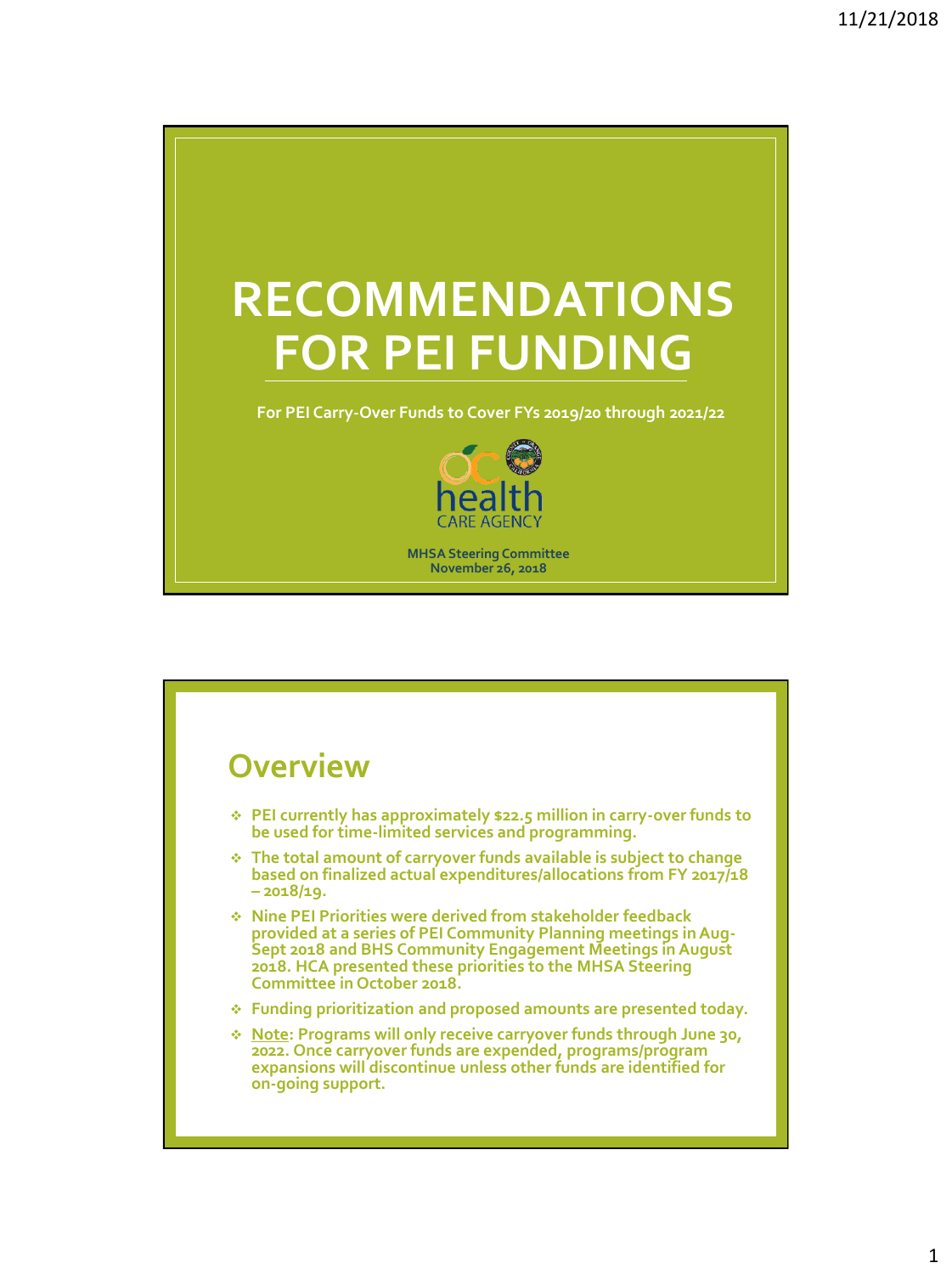|                | PEI Funding Prioritization (funding not quaranteed)*                                                                                         | <b>Proposed Amount</b><br>$(FY 19/20 - 21-22)$ |  |  |  |
|----------------|----------------------------------------------------------------------------------------------------------------------------------------------|------------------------------------------------|--|--|--|
| $\mathbf{1}$ . | Implement services for TAY and young adults at community<br>colleges and universities                                                        | \$3,000,000                                    |  |  |  |
| 2.             | Expand K-12 school-based mental health services                                                                                              | \$5,550,000                                    |  |  |  |
| $\overline{3}$ | Fund early childhood mental health program targeting early<br>childcare providers serving families and children                              | \$2,000,000                                    |  |  |  |
| 4.             | <b>Continue services for Veterans &amp; Military-Connected Families</b><br>\$3,000,000<br>(i.e., Strong Families-Strong Children INN Project |                                                |  |  |  |
| $5 -$          | Expand existing services for isolated older adults                                                                                           | \$3,000,000                                    |  |  |  |
| 6.             | Expand O&E for underserved cultural / linguistic populations                                                                                 | \$2,000,000                                    |  |  |  |
| 7.             | <b>Expand existing Gang Prevention Services</b>                                                                                              | \$450,000                                      |  |  |  |
| 8.             | <b>Expand Community Mental Health Educational Events to</b><br>Reduce Stigma                                                                 | \$2,000,000                                    |  |  |  |
| 9.             | Fund a variety of behavioral health community trainings                                                                                      | \$1,500,000                                    |  |  |  |
|                | <b>TOTAL</b>                                                                                                                                 | \$22,500,000                                   |  |  |  |

### Recommendation 1: **Implement new/expanded services for TAY and young adults**

| Criteria                          |              | <b>Notes</b>                                                                                                                                            |
|-----------------------------------|--------------|---------------------------------------------------------------------------------------------------------------------------------------------------------|
| <b>Consistent w/ PEI Regs</b>     | $\checkmark$ |                                                                                                                                                         |
| Identified in SB 1004             | ✓            | "Youth outreach and engagement strategies that<br>target secondary schools and TAY, with a priority<br>partnership with college mental health programs" |
| Serves ages o-25 years            | ✓            |                                                                                                                                                         |
| 2018 local PEI CPP Priority       | ✓            |                                                                                                                                                         |
| 2018 CEMs Priority                | $\checkmark$ |                                                                                                                                                         |
| <b>UCSD Study Identified Pop.</b> | $\checkmark$ | Unmet needs highest among those with HS<br>education, and LGBTQ, Latino, African-American TAY                                                           |
| CalOptima Identified Pop.         |              |                                                                                                                                                         |
| Other potential funding           | ?            |                                                                                                                                                         |
| <b>Notes</b>                      |              | Currently the only existing PEI program for this age<br>group serves Veterans enrolled in local colleges                                                |
|                                   |              |                                                                                                                                                         |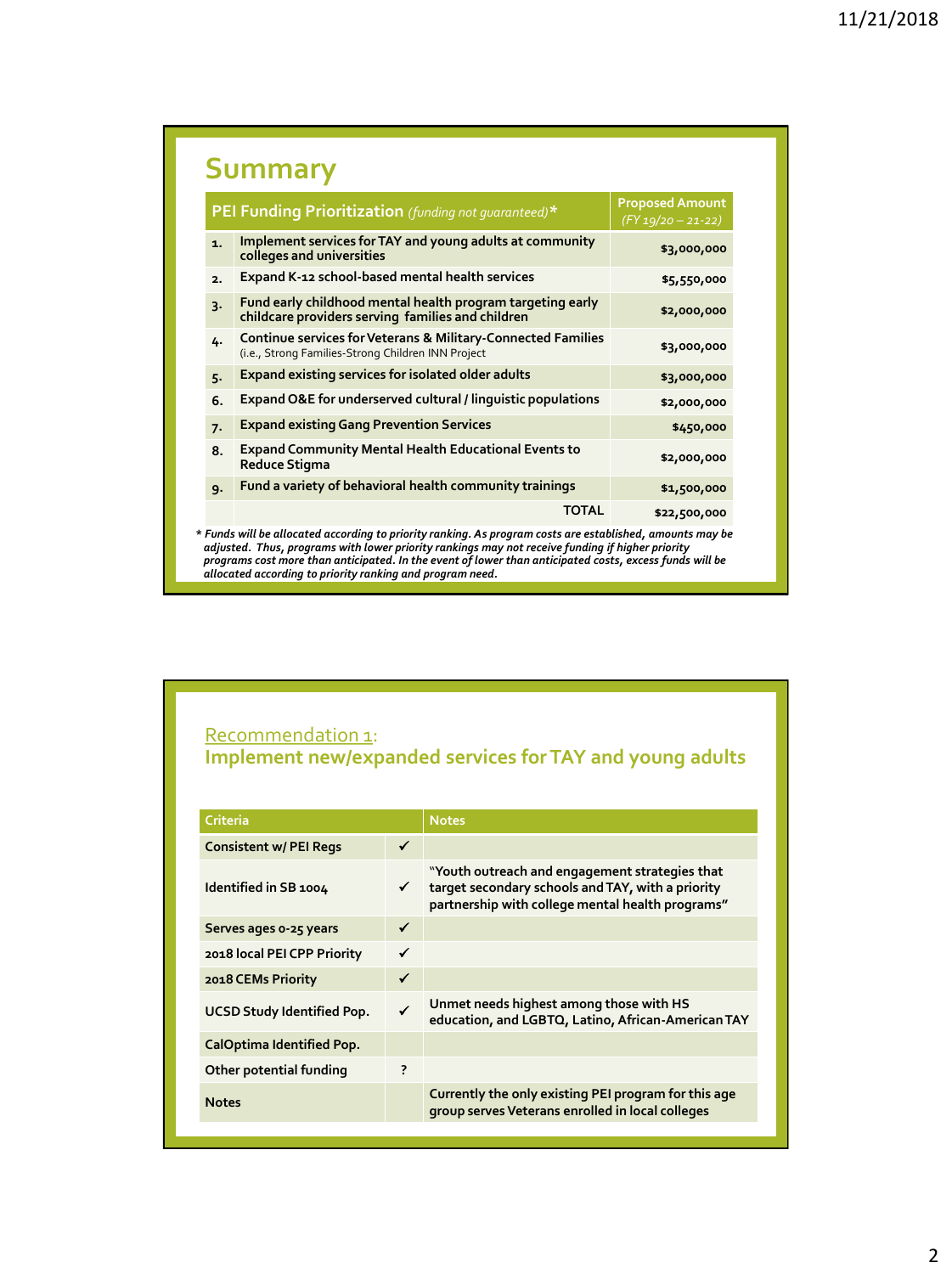### Recommendation 2: **Expand K-12 school-based mental health services**

| <b>Criteria</b>                   |              | <b>Notes</b>                                                                                                                                                                                       |
|-----------------------------------|--------------|----------------------------------------------------------------------------------------------------------------------------------------------------------------------------------------------------|
| <b>Consistent w/ PEI Regs</b>     | $\checkmark$ |                                                                                                                                                                                                    |
| Identified in SB 1004             | ✓            | "Childhood trauma prevention and early<br>intervention" and "youth outreach and engagement<br>strategies that target secondary schools"                                                            |
| Serves ages 0-25 years            | ✓            |                                                                                                                                                                                                    |
| 2018 local PEI CPP Priority       | $\checkmark$ |                                                                                                                                                                                                    |
| 2018 CEMs Priority                | $\checkmark$ |                                                                                                                                                                                                    |
| <b>UCSD Study Identified Pop.</b> | $\checkmark$ | 56.6% of children and 63.5% of adolescents did not<br>receive needed MH treatment                                                                                                                  |
| <b>CalOptima Identified Pop.</b>  | ✓            | 35.5% of children under 18 did not see a MH specialist                                                                                                                                             |
| Other potential funding           | Y            | INN is seeking to expand the Tech Suite: 1)<br>comprehensive resource directory; 2) customized<br>digital content for children & adolescents<br>Exploring cross-agency and public-private funding. |
| <b>Notes</b>                      |              | Will ensure resources/services reach LGBTQ students                                                                                                                                                |

# Recommendation 3:

**Fund a new early childhood mental health program targeting early childcare providers serving families and children** 

| Criteria                      |              | <b>Notes</b>                                                                                                                                                                                                    |
|-------------------------------|--------------|-----------------------------------------------------------------------------------------------------------------------------------------------------------------------------------------------------------------|
| <b>Consistent w/ PEI Regs</b> | $\checkmark$ |                                                                                                                                                                                                                 |
| Identified in SB 1004         | $\checkmark$ | "Childhood trauma prevention & early intervention" including<br>"the implementation of appropriate trauma and<br>developmental screenings and linkages to early intervention<br>services and primary care"      |
| Serves ages o-25 years        | ✓            |                                                                                                                                                                                                                 |
| 2018 local PEI CPP Priority   | ✓            |                                                                                                                                                                                                                 |
| 2018 CEMs Priority            | ✓            |                                                                                                                                                                                                                 |
| UCSD Study Identified Pop.    | ✓            | 56.6% of children (ages 4-11) did not receive needed MH<br>treatment                                                                                                                                            |
| CalOptima Identified Pop.     |              | 47.6% of children o-5 did not see a MH specialist                                                                                                                                                               |
| Other potential funding       | ?            |                                                                                                                                                                                                                 |
| <b>Notes</b>                  |              | Need also identified in:<br>2017 CSU Fullerton Report, "Experiences Caring for Children<br>with Behavioral Challenges or Possible MH Conditions"<br>CFCOC's Early Developmental Index (EDI) report<br>$\bullet$ |
|                               |              |                                                                                                                                                                                                                 |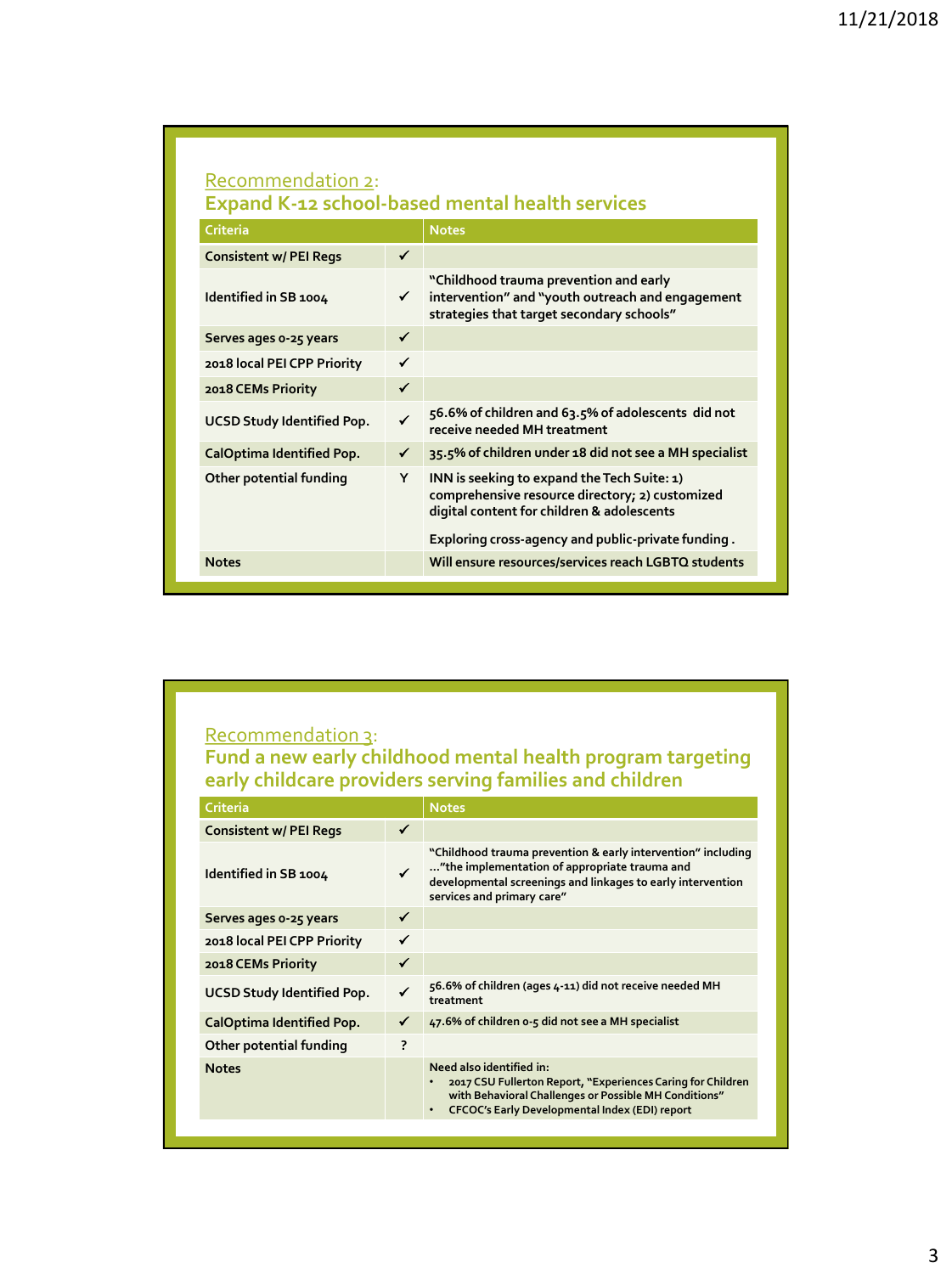# Recommendation 4: **Continue services for Veterans & Military-Connected Families**  (i.e., continue Strong Families-Strong Children INN Project)

| Criteria                      |   | <b>Notes</b>                                                                                                                                                                 |
|-------------------------------|---|------------------------------------------------------------------------------------------------------------------------------------------------------------------------------|
| <b>Consistent w/ PEI Regs</b> | ✓ |                                                                                                                                                                              |
| Identified in SB 1004         | ✓ | "Childhood trauma prevention and early intervention" and<br>serving underserved and vulnerable populations including<br>veterans"                                            |
| Serves ages o-25 years        | ✓ |                                                                                                                                                                              |
| 2018 local PEI CPP Priority   | ✓ |                                                                                                                                                                              |
| 2018 CEMs Priority            |   |                                                                                                                                                                              |
| UCSD Study Identified Pop.    | ✓ | 34.2% of Veterans did not receive MH treatment in past year                                                                                                                  |
| CalOptima Identified Pop.     |   |                                                                                                                                                                              |
| N<br>Other potential funding  |   |                                                                                                                                                                              |
| <b>Notes</b>                  |   | Need also identified in:<br>○ USC Veterans study and survey of over 1,200 Orange<br>County veterans (Castro, Kintzle, & Hassan, 2015)<br>INN project yielded strong outcomes |

# Recommendation 5: **Expand existing services for isolated older adults**

|                | <b>Notes</b>                                                                                   |
|----------------|------------------------------------------------------------------------------------------------|
| ✓              |                                                                                                |
| ✓              | "Strategies targeting the mental health needs of<br>older adults"                              |
|                |                                                                                                |
| ✓              |                                                                                                |
| ✓              |                                                                                                |
|                |                                                                                                |
| $(\checkmark)$ | 4.1% - 18.2% of non-English speaking individuals<br>report feeling lonely or isolated          |
| ?              |                                                                                                |
|                | Need also identified in California Mental Health Older<br>Adult System of Care Project by UCLA |
|                |                                                                                                |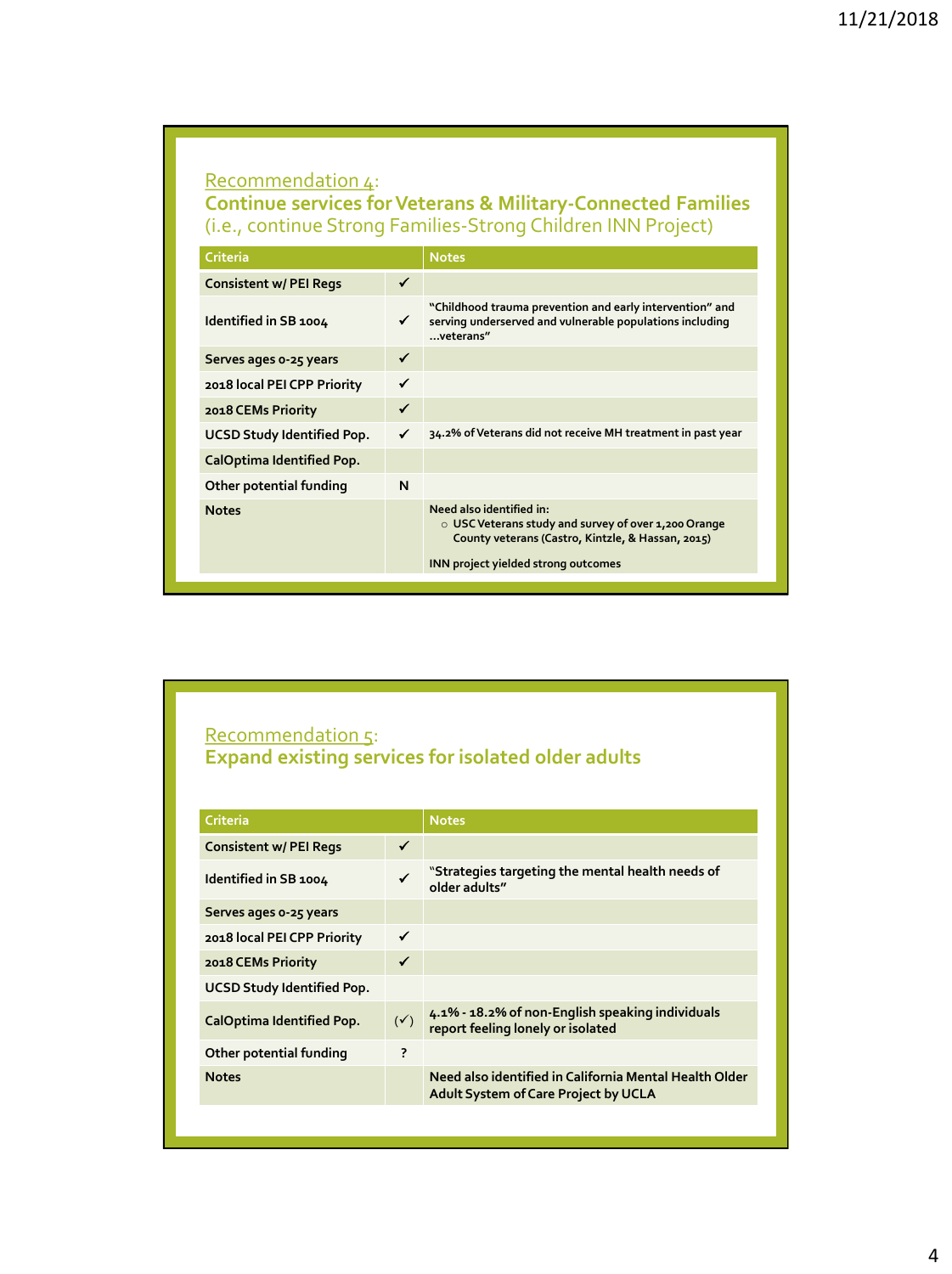# Recommendation 6: **Expand O&E for underserved cultural / linguistic populations**

| Criteria                          |                | <b>Notes</b>                                                                                                                           |
|-----------------------------------|----------------|----------------------------------------------------------------------------------------------------------------------------------------|
| <b>Consistent w/ PEI Regs</b>     | ✓              |                                                                                                                                        |
| Identified in SB 1004             | ✓              | "Culturally competent and linguistically appropriate<br>prevention and intervention services and<br>"underserved cultural populations" |
| Serves ages 0-25 years            | $(\checkmark)$ | Will serve this age group but not be limited to<br>children/TAY                                                                        |
| 2018 local PEI CPP Priority       | ✓              |                                                                                                                                        |
| 2018 CEMs Priority                | ✓              |                                                                                                                                        |
| <b>UCSD Study Identified Pop.</b> |                | Latino, African-American and LGBTQ communities<br>had highest rates of SPD                                                             |
| CalOptima Identified Pop.         | $\checkmark$   | 4.1% - 18.2% of non-English speaking individuals<br>report feeling lonely or isolated                                                  |
| Other potential funding           |                |                                                                                                                                        |
| <b>Notes</b>                      |                |                                                                                                                                        |

### Recommendation 7: **Expand existing Gang Prevention Services**

| <b>Criteria</b>                    |   | <b>Notes</b>                                                                                                |
|------------------------------------|---|-------------------------------------------------------------------------------------------------------------|
| ✓<br><b>Consistent w/ PEI Regs</b> |   |                                                                                                             |
| Identified in SB 1004              |   | "Interventions for youth  who are at risk of, or have<br>had any contact with, the juvenile justice system" |
| Serves ages 0-25 years             | ✓ |                                                                                                             |
| 2018 local PEI CPP Priority        | ✓ |                                                                                                             |
| 2018 CEMs Priority                 |   |                                                                                                             |
| UCSD Study Identified Pop.         |   |                                                                                                             |
| CalOptima Identified Pop.          |   |                                                                                                             |
| Other potential funding            | N | $\cdot$ ?                                                                                                   |
| <b>Notes</b>                       |   |                                                                                                             |
|                                    |   |                                                                                                             |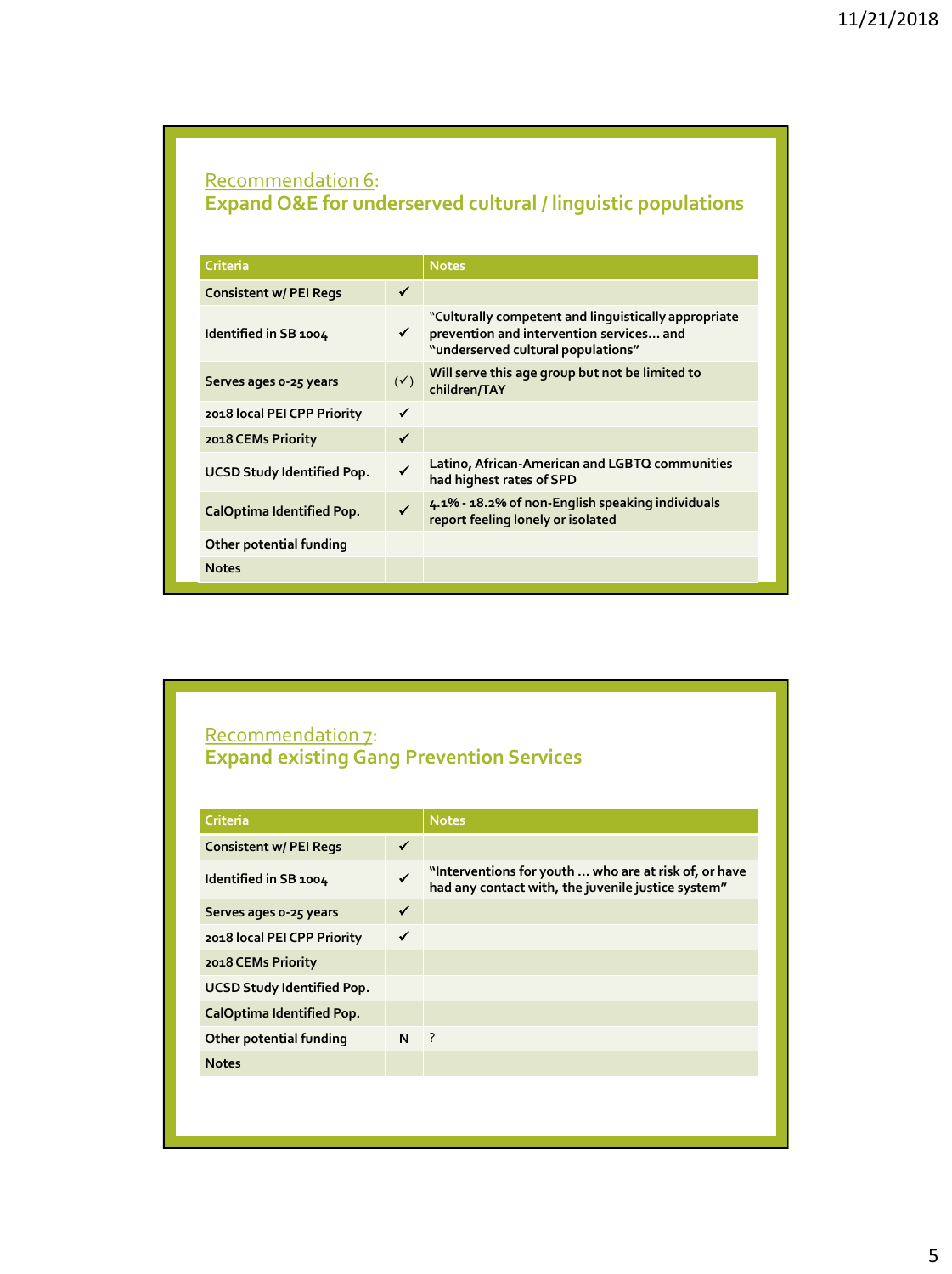# Recommendation 8: **Expand Community Mental Health Educational Events to Reduce Stigma**

| <b>Criteria</b>               |                | <b>Notes</b>                                                                                                                 |
|-------------------------------|----------------|------------------------------------------------------------------------------------------------------------------------------|
| <b>Consistent w/ PEI Regs</b> | ✓              |                                                                                                                              |
| Identified in SB 1004         |                | "Funding mental health stigma reduction training and<br>activities"                                                          |
| Serves ages 0-25 years        | $(\checkmark)$ |                                                                                                                              |
| 2018 local PEI CPP Priority   | $\checkmark$   |                                                                                                                              |
| 2018 CEMs Priority            | $\checkmark$   |                                                                                                                              |
| UCSD Study Identified Pop.    |                |                                                                                                                              |
| CalOptima Identified Pop.     | ✓              |                                                                                                                              |
| Other potential funding       | Y              |                                                                                                                              |
| <b>Notes</b>                  |                | Stigma reduction efforts and activities will be<br>incorporated into the other program PEI priority<br>recommendations above |

### Recommendation 9: **Fund a variety of behavioral health community trainings**

| Criteria                           |   | <b>Notes</b>                                                                               |
|------------------------------------|---|--------------------------------------------------------------------------------------------|
| ✓<br><b>Consistent w/ PEI Regs</b> |   |                                                                                            |
| Identified in SB 1004              |   | Training topics were identified in other priorities                                        |
| Serves ages 0-25 years             | ✓ |                                                                                            |
| 2018 local PEI CPP Priority        | ✓ |                                                                                            |
| 2018 CEMs Priority                 | ✓ |                                                                                            |
| UCSD Study Identified Pop.         |   |                                                                                            |
| CalOptima Identified Pop.          | ✓ |                                                                                            |
| Other potential funding            | Y | <b>OSHPD</b> grants / opportunities                                                        |
| <b>Notes</b>                       |   | Training will be incorporated into the other program<br>PEI priority recommendations above |